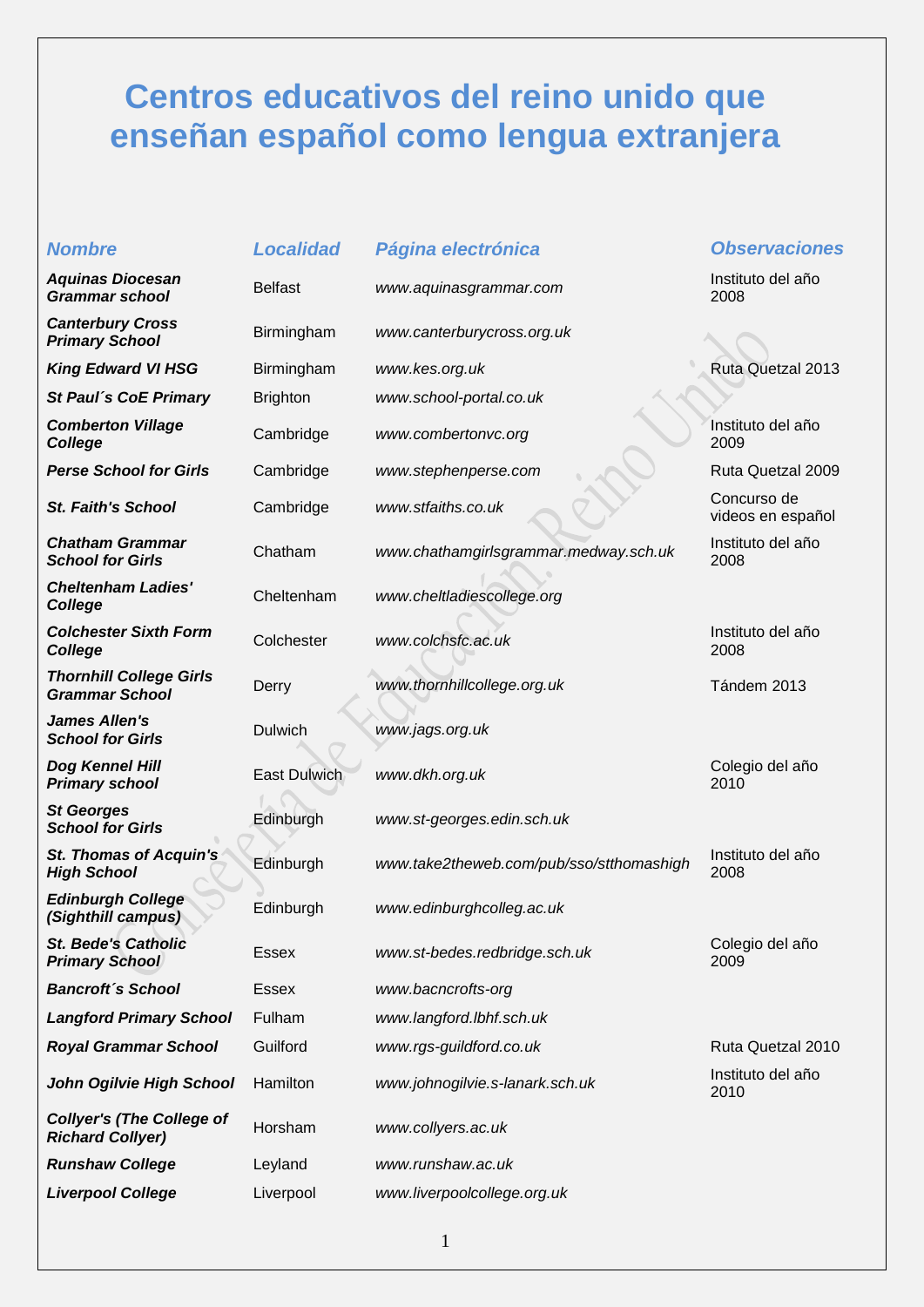| <b>Arnot Primary school</b>                           | Liverpool            | www.arnotstmary.net                         | Colegio del año<br>2008                         |
|-------------------------------------------------------|----------------------|---------------------------------------------|-------------------------------------------------|
| <b>Gwladys Street</b><br><b>CP and Nursery School</b> | Liverpool            | www.gwladysstreet.org                       | Colegio del año<br>2010                         |
| <b>Broughton Hall</b><br><b>High School</b>           | Liverpool            | www.broughtonhall.com                       | Sección española<br>en el extranjero            |
| <b>Haggerston School</b>                              | London E2            | www.haggerston.hackney.sch.uk               | Instituto del año<br>2009                       |
| <b>Brampton Primary School</b>                        | London E6            | www.bramptonprimary.co.uk                   | Colegio del año<br>2010                         |
| <b>City of London</b><br><b>School for Girls</b>      | London EC2           | www.clsg.org.uk                             | Ruta Quetzal 2008                               |
| <b>Islington</b><br><b>Arts &amp; Media School</b>    | London <sub>N4</sub> | www.iamschool.co.uk                         |                                                 |
| <b>Highgate School</b>                                | London N6            | www.highgateschool.org.uk                   |                                                 |
| <b>Dulwich College</b>                                | London SE21          | www.dulwich.org.uk                          | Instituto del año<br>2009                       |
| <b>St. Charles RC</b><br><b>Primary School</b>        | London W10           | www.connectedup.com/st-charles              | Colegio del año<br>2009                         |
| St. Mary's RC<br><b>Primary School</b>                | London W10           | www.webfronter.com/rbkc/stmarys             | Colegio del año<br>2010                         |
| <b>St Bede's College</b>                              | Manchester           | www.stbedescollege.co.uk                    |                                                 |
| <b>St Monica's RC</b><br><b>High School</b>           | Manchester           | www.stmonicas.co.uk                         |                                                 |
| <b>St Francis RC</b><br><b>Primary School</b>         | Manchester           | www.st-francis.newham.sch.uk                | Colegio del año<br>2009                         |
| <b>Hillside High School</b>                           | Merseyside           | www.hillsidehigh.co.uk                      | Instituto del año<br>2008                       |
| <b>Litherland High School</b>                         | Merseyside           | www.litherland-high.sefton.sch.uk           | Instituto del año<br>2010                       |
| <b>ACS Hillingdon</b><br><b>International School</b>  | Middlessex           | www.acs-schools.com                         | Instituto del año<br>2009. Ruta<br>Quetzal 2001 |
| <b>St. Michael's CE First</b><br><b>School</b>        | Northumberland       | www.stmichaelsalnwick.northumberland.sch.uk | Colegio del año<br>2009                         |
| <b>Treloweth School</b>                               | Redruth              | www.treloweth.cornwall.sch.uk               | Colegio del año<br>2009                         |
| <b>Portreath CP School</b>                            | Redruth              | www.portreath.cornwall.sch.uk               | Colegio del año<br>2008                         |
| <b>Ullapool High School</b>                           | Ross-Shire           | www.ullapoolhigh.highland.sch.uk            |                                                 |
| <b>Monteney Primary school</b>                        | Sheffield            | www.monteney.sheffield.sch.uk/              | Colegio del año<br>2008                         |
| <b>King Edward VII School</b><br>and Language College | Sheffield            | www.kes.sheffield.sch.uk                    | Instituto del año<br>2009                       |
| <b>Upton Court</b><br><b>Grammar School</b>           | Slough               | www.uptoncourtgrammar.org.uk                |                                                 |
| <b>Claycots School</b>                                | Slough               | www.claycots.com                            | Colegio del año<br>2008                         |
| <b>North Town Community</b><br><b>Primary School</b>  | Somerset             | www.northtownschool.org.uk                  | Colegio del año<br>2008                         |